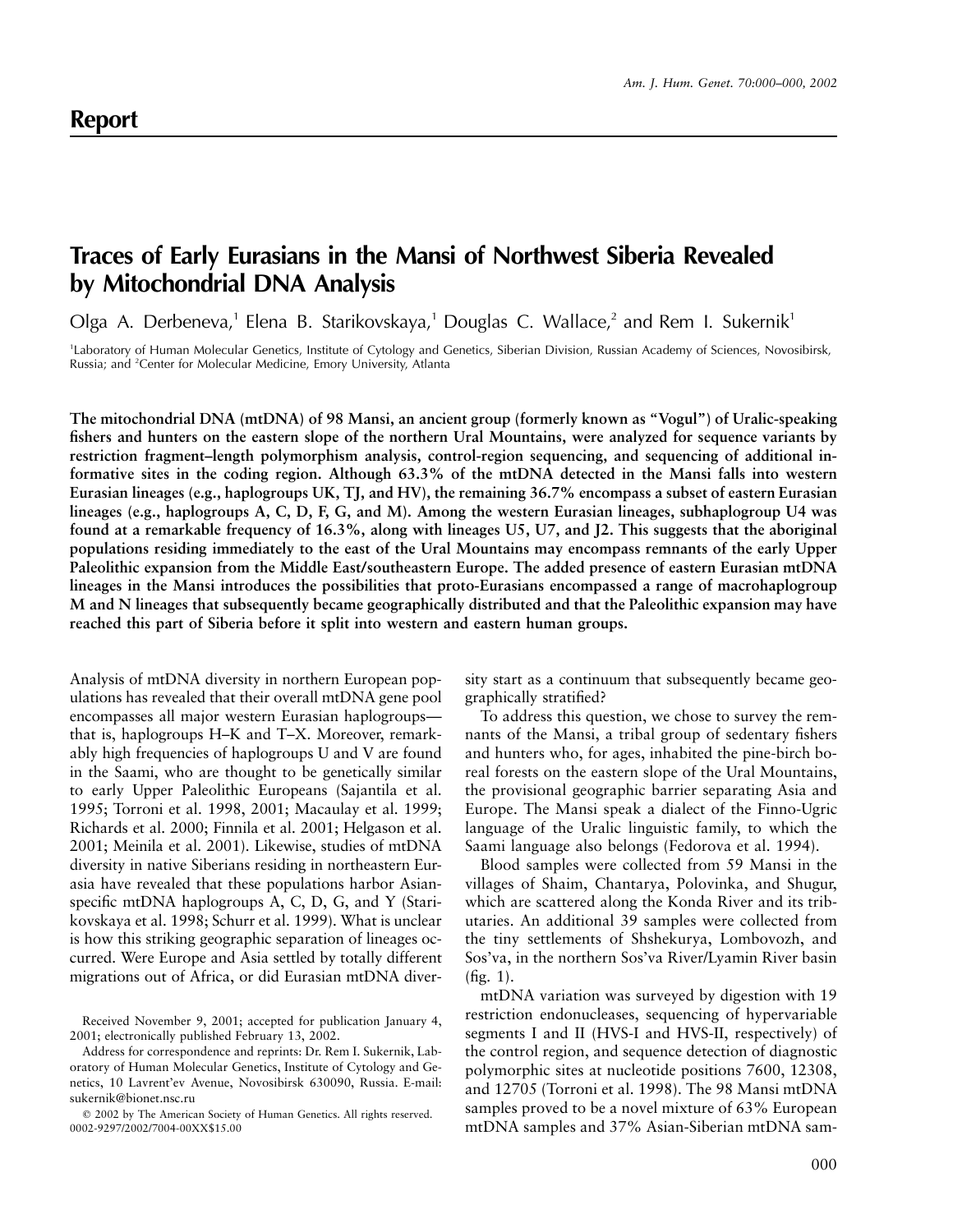

**Figure 1** A map of northwestern Siberia, indicating the locations of the two Mansi populations sampled.

ples. Of 62 European mtDNA samples, 28 harbored the characteristic 12308G coding-region mutation, indicating that they belong to haplogroup U; of the haplogroup U mtDNA samples, 16 harbored the diagnostic markers of subhaplogroup U4, including the *Rsa*I-site gain at nucleotide position 4643 (i.e., 4643 *RsaI*+), 11329 *Alu*I, and the control-region 16356C mutation. An additional four mtDNA samples were assigned to the U5a subcluster, which is characterized by the 16256T and 16270T control-region motif, and five belonged to the U7 subcluster, which is characterized by the 16309G transition and the 16318T transversion. However, the Mansi lacked the U5b1 subcluster defined by the "Saami motif" of 16144C, 16189C, and 16270T control-region variants. Only three mtDNA samples belonged to subhaplogroup K of haplogroup U (tables 1 and 2).

The mtDNA samples that belonged to haplogroup TJ were also well represented in the Mansi and encompassed 7 and 12 mtDNA samples, respectively. The ancestral 4216 *NlaIII* + and 16126C variants of haplogroup T (fig. 2) were found in the Mansi and also in the Finnish TJ phylogeny (Finnila et al. 2001). Two individuals of sublineage T and one individual of sublineage T1 appeared to have novel mtDNA haplotypes, including a previously undescribed site loss, 13704 *Bst*NI-. Haplogroup J was confined to two sublineages, J2 and

the rare J1b1 sublineage. The J2 mtDNA samples were found in 10.2% of the Mansi, even though they are rarely observed in other European populations, including the Saami and Finns (table 2). J1b1 was observed in two individuals.

Haplogroup H, found in >40% of western Europeans, was present in only 14.3% of the Mansi mtDNA samples. Still, several sublineages of haplogroup H were observed, including six mtDNA samples of haplogroup H3, characterized by the 7025 *Alu*I-, 14766 *Mse*I- coding plus the 16189C and 16356C or 16189C control-region variants. An additional three Mansi mtDNA samples belonged to haplogroup H2, as indicated by the 4769 *AluI* + variant and an HVS-I sequence identical to the Cambridge reference sequence (Andrews et al. 1999). Two of these three mtDNA samples also had the 8858 *HhaI*+. Finally, five of the haplogroup H mtDNA samples belonged to a unique, previously unreported variant (haplogroup H\*) distinguished by the 16169T and 16184T control-region variants, in HVS-I, and the 73G variant, in HVS-II. Since the 73 site in HVS-II varies among the Mansi haplogroup H mtDNA samples, as well as among the Finnish mtDNA samples and other European mtDNA samples, it appears to be a hypervariable site (Finnila et al. 2001; Helgason et al. 2001). Therefore, we disregarded the 73 site for phylogenetic reconstruction (fig. 2). Thus, the structure of the haplogroup H mtDNA types in the Mansi is very similar to that in the Finns.

Haplogroup V was found in only one Mansi mtDNA sample. This mtDNA type was characterized by 4577 *Nla*III-, 14766 *Mse*I-, and the 16298C and 72C variants (table 1). Haplogroup V is at its highest frequency, 39.8%, among the Saami and has frequencies of 5.1% among Finns (table 2) and 2.6% among Russians from the Upper Volga River region (Malyarchuk et al. 2001). Hence, this Mansi haplogroup V mtDNA type could be due to gene flow from western Uralic speakers or Russian colonizers.

Among the 36 (37%) Mansi mtDNA samples that belong to traditional Asian haplogroups, 17 Mansi mtDNA samples harbored mtDNA of haplogroup C. One haplogroup C mtDNA type found in four individuals is missing the characteristic 16223T transition, presumably because of a reverse mutation. Eight of the Mansi mtDNA samples belonged to haplogroup D. One of these lacked the classically associated 10394 *DdeI+/10397 AluI+* sites, which characterize macrohaplogroup M (at the RFLP level), which encompasses haplogroups C and D. Sequencing of the segment encompassing this region revealed the expected macrohaplogroup M 10398G and 10400T transitions. However, a 10397G transition was also found that would account for the simultaneous elimination of the adjacent restriction sites. Finally, single mtDNAs of haplogroups G and F and the unclassified M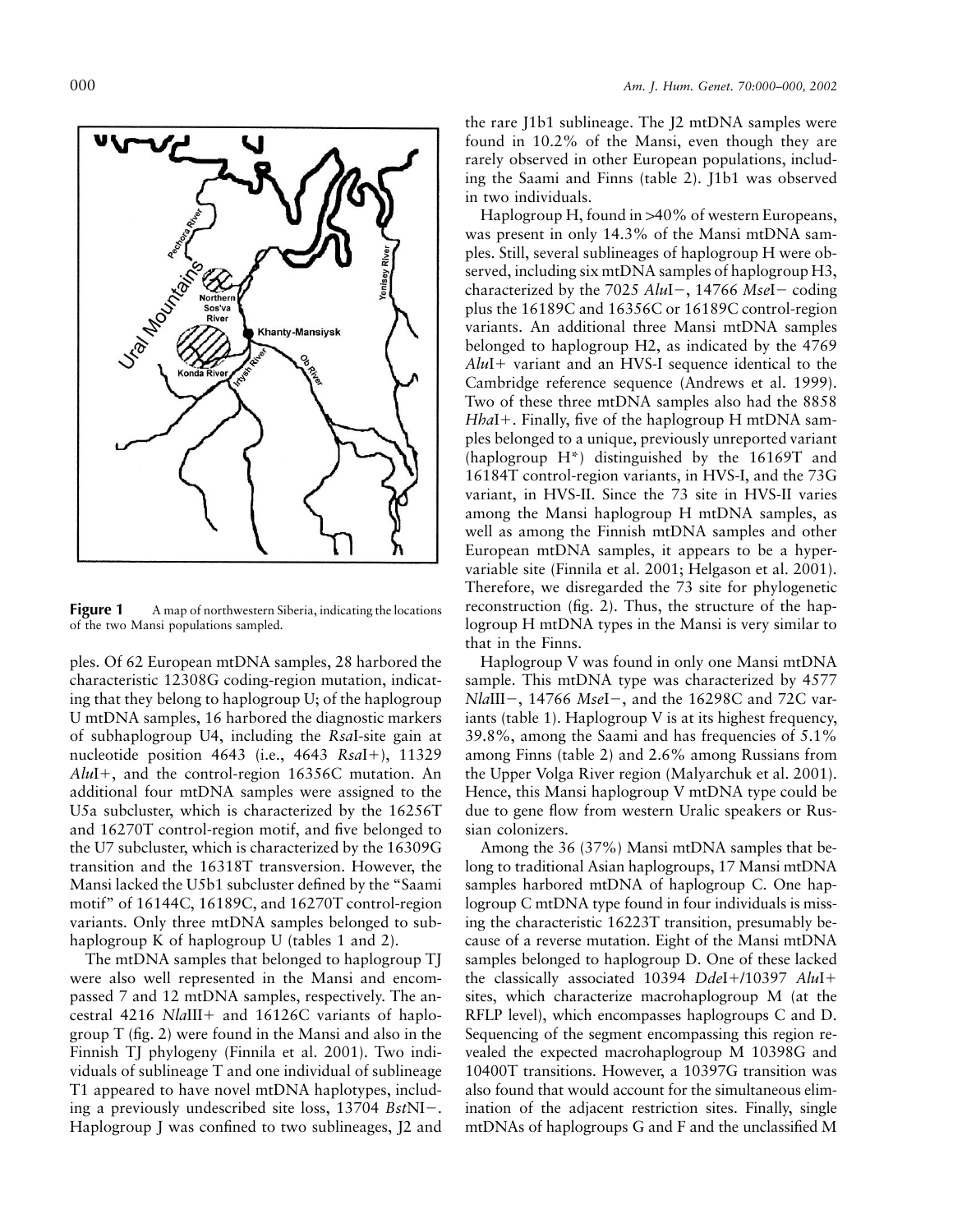| п<br>n | I |
|--------|---|
|--------|---|

mtDNA Diversity in the Mansi

| Haplogroup     | No. of<br>Subjects <sup>a</sup> | $RFLP(s)^b$                                                                       | $HVS-I$ (-16000)                                                               | HVS-II                                   |
|----------------|---------------------------------|-----------------------------------------------------------------------------------|--------------------------------------------------------------------------------|------------------------------------------|
| UK:            |                                 |                                                                                   |                                                                                |                                          |
| U4             | 1                               | 4643k 11329a 12308g                                                               | 356 519                                                                        | 73 195 263                               |
|                | 4                               | 4643k 11329a 12308g                                                               | 356 519                                                                        | 73 195 215 263                           |
|                | 2<br>1                          | 4643k 11329a 12308g<br>4643k 11329a 12308g                                        | 311 356 519<br>092 311 356 519                                                 | 73 146 152 195 263<br>73 146 152 195 263 |
|                | $\mathbf{1}$                    | 4643k 11329a 12308g                                                               | 113C 356 362 519                                                               | 73 195 263                               |
|                | 2                               | 4643k -4685a 11329a 12308g                                                        | 113C 356 362 519                                                               | 73 195 263                               |
|                | 1                               | 4643k -4685a 11329a 12308g                                                        | 113C 239 356 362 519                                                           | 73 195 263                               |
|                | 1                               | 4643k -4685a 11329a 12308g                                                        | 113C 189 356 362 519                                                           | 73 195 263                               |
|                | 1                               | 626e 4643k -11326c 11329a 12308g                                                  | 189 356 519                                                                    | 73 263                                   |
| U5a            | 2<br>$\mathbf{1}$               | 626e 4643k -11326c 11329a 12308g<br>12308g                                        | 189 356 519<br>192 256 270 311                                                 | 73 195 263<br>73 263                     |
|                | 1                               | $-3192c$ 12308g                                                                   | 129 239 256 270 399                                                            | 73 150 263                               |
| U5a1           | 2                               | 12308g                                                                            | 114A 192 256 270 294                                                           | 73 150 263                               |
| U7             | 4                               | 12308g                                                                            | 309 318T 519                                                                   | 73 151 152 263                           |
|                | 1                               | $-1715c$ 12308g                                                                   | 309 318T 519                                                                   | 73 151 152 263                           |
| K              | 3                               | $-322e$ $-9052n$ 9714e 12308g                                                     | 224 311 519                                                                    | 73 146 152 263                           |
| IT:            | 2                               |                                                                                   | 069 126 145 172 222 261                                                        | 73 242 263 295                           |
| J1b1           | 10                              | $4216q$ 10394 $c$ -13704t<br>$4216q$ 10394 $c$ -13704t                            | 069 126 193 301 519                                                            | 73 152 263 295                           |
| $J^2$<br>T     | 2                               | 4216q 4914r 13366m 15606a -15925i                                                 | 126 294 296 304 519                                                            | 73 263                                   |
|                | 2                               | 4216q 4914r -11824a -13259o 13366m<br>$-13704t$ 15606a $-15925i$                  | 126 294 519                                                                    | 73 194 200 263                           |
| T1             | 1                               | $4216q$ 4914r $-12629b$ 13366m 15606a<br>$-15925i$                                | 126 163 186 189 294 519                                                        | 73 152 195 263                           |
|                | 1                               | $4216q$ 4914r $-8838e$ $-12629b$ $13366m$<br>$15606a - 15925i$                    | 126 163 186 189 261 294 519                                                    | 73 152 195 263                           |
|                | 1                               | $4216q$ 4914r $-12629b$ 13366m $-13704t$<br>$15606a - 15925i$                     | 126 163 186 189 294 519                                                        | 73 152 195 263                           |
| HV:            |                                 |                                                                                   |                                                                                |                                          |
| $H^*$          | 1                               | $-7025a - 14766u$                                                                 | 169 184                                                                        | 73 263                                   |
|                | $\mathbf{1}$                    | $-7025a - 14766u$                                                                 | 169 184                                                                        | 73 152 263                               |
|                | 1                               | $-7025a - 14766u$                                                                 | 169 184                                                                        | 125 127 263                              |
|                | 2                               | $-7025a - 14766u$                                                                 | 169 184 311                                                                    | 73 263                                   |
| H <sub>2</sub> | $\mathbf{1}$<br>2               | $4769a - 7025a - 14766u$<br>$4769a - 7025a - 8858f - 14766u$                      | <b>CRS</b><br><b>CRS</b>                                                       | 204<br>204                               |
| H <sub>3</sub> | 1                               | $-7025a - 14766u$                                                                 | 093 172 189 519                                                                | 263                                      |
|                | 1                               | $-7025a - 14766u$                                                                 | 189 356 519                                                                    | 263                                      |
|                | 1                               | –7025a –14766u                                                                    | 189 311 356 519                                                                | 263                                      |
|                | $\mathbf{1}$                    | $-7025a - 14766u$                                                                 | 189 356 519                                                                    | 73 263                                   |
|                | 2                               | $-7025a$ 8249b $-14766u$                                                          | 080 189 356                                                                    | 263                                      |
| V<br>A         | $\mathbf{1}$                    | $-4577q$ $-14766u$                                                                | 298                                                                            | 72 263                                   |
|                | 2<br>$\mathbf{1}$               | 663e<br>663e                                                                      | 039 189 223 290 319 356 362<br>223 227C 230 256 290 311 319                    | 73 152 235 263<br>64 73 235 263          |
| F              | 1                               | $4732k - 12406b - 12629b$                                                         | 189 232A 249 304 311 519                                                       | 73 204 248d 263                          |
| $\mathsf{C}$   | 5                               | 10394c 10397a $-13259$ o                                                          | 223 298 327 519                                                                | 73 248d 263                              |
|                | 1                               | 10394c 10397a $-13259$ o                                                          | 223 298 311 327 519                                                            | 73 189 207 248d 263                      |
|                | 1                               | $-1715c$ 10394c 10397a $-13259o$                                                  | 129 223 298 327 519                                                            | 73 195 248d 263                          |
|                | 1                               | $-1715c$ 10394c 10397a $-13259o$                                                  | 093 129 223 298 327 519                                                        | 73 248d 263                              |
|                | 1<br>3                          | $10394c$ $10397a -13259o$                                                         | 086 171 223 298 327 344 357 519<br>086 171 223 298 327 344 357 519 73 248d 263 | 73 248d 263                              |
|                | 1                               | 10394c 10397a $-132590$ 9bp-ins<br>$-1715c$ 10394c 10397a $-13259o$               | 114A 148 223 288 298 327 519                                                   | 73 248d 263                              |
|                | 4                               | 10394c 10397a -13259o                                                             | 298 327 519                                                                    | 73 248d 263                              |
| D              | 1                               | –5176a 10394c 10397a                                                              | 223 368                                                                        | 125 127 263                              |
|                | 1                               | –5176a 10394c 10397a                                                              | 223 362 368                                                                    | 125 127 263                              |
|                | 1                               | -5176a 10394c 10397a                                                              | 223 362 368                                                                    | 263                                      |
|                | 2                               | –5176a 10394c 10397a                                                              | 192 223 261 316 362                                                            | 73 263                                   |
|                | 1                               | -5176a -5823a 10394c 10397a                                                       | 223 291 294 362 519                                                            | 73 152 263                               |
|                | 1<br>1                          | $-5176a - 101801$ 10394c 10397a $-15925i$<br>$-5176a - 8838e$ 12026h (10397 10398 | 223 319 362<br>126 136 189 223 360 362                                         | 73 239 263 297<br>73 263                 |
| G              | 6                               | 10400 12705)<br>4830n -7598f 10394c 10397a                                        | 086 172 223 227 278 362                                                        | 73 263                                   |
| $M^*$          | 1                               | 4164q 5351f 10394c 10397a (12705)                                                 | 129 189 223 297 298                                                            | 73 150 199 263                           |

NOTE.-Founding mtDNA types are shown in boldface italic. CRS = Cambridge reference sequence; d = deletion. Mutations relative to CRS [Andrews et al. 1999] are transitions unless the base change is specified.

<sup>a</sup> Comprising 98 subjects overall.

<sup>b</sup> The restriction enzymes are designated by the following single-letter codes appended to nucleotide positions:  $a = AluI$ ;  $b = AvaII$ ;  $c = Ddel$ ;  $e = Ha$ e III;  $f = Hha$ I;  $g = Hin$ fI;  $h = Hpa$ I;  $i = Hpa$ II;  $j = Mbo$ I;  $k = Ra$ I;  $l = Taq$ I;  $m = Ban$ HI;  $n = Ha$ II;  $o = Hinc$ II;  $q = Nla$ III;  $r = BfaI$ ;  $s = Accl$ ;  $t = BstNI$ ;  $u = MseI$ . Underlining of the restriction site implies the simultaneous presence/absence of the linked site that is correlated with a single-nucleotide substitution. 9bp-ins = 9-bp COII/tRNALys triplication. Additional mutations in the coding region are shown in parentheses and were identified or confirmed by sequencing.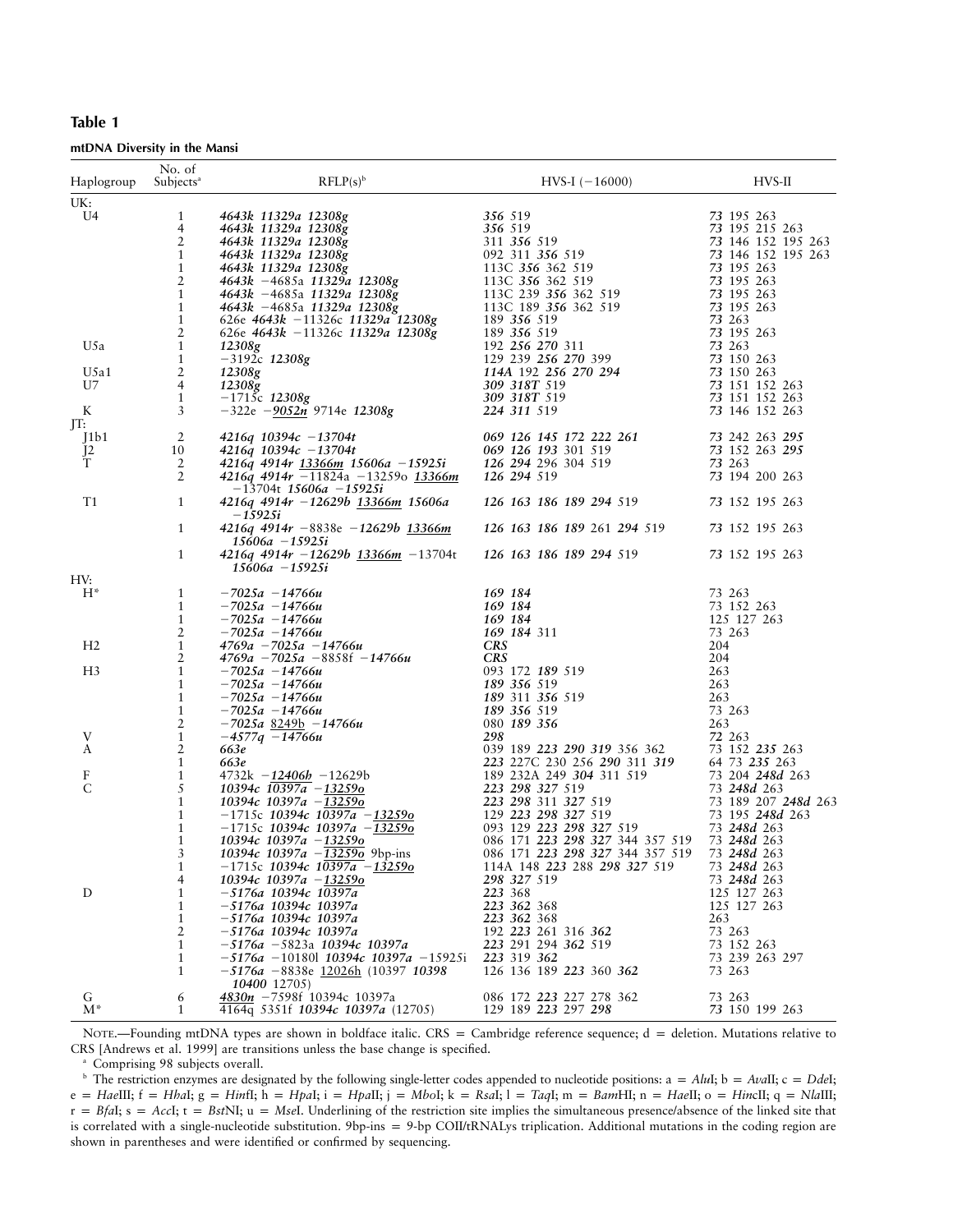## **Table 2**

| Frequencies (%) of mtDNA Types in the Mansi in Comparison with the Saami and Finns |  |
|------------------------------------------------------------------------------------|--|
|------------------------------------------------------------------------------------|--|

|                | MANSI                     |                                                            |                     |                             |                      |
|----------------|---------------------------|------------------------------------------------------------|---------------------|-----------------------------|----------------------|
| HAPLOGROUP     | Konda River<br>$(N = 59)$ | Northern Sos'va River/<br>Lyamin River Basin<br>$(N = 39)$ | Total<br>$(N = 98)$ | <b>SAAMI</b><br>$(N = 176)$ | FINNS<br>$(N = 403)$ |
| U              | .                         |                                                            | .                   | .                           | 2.5                  |
| U <sub>2</sub> | $\ldots$                  | $\ldots$                                                   | $\cdots$            | $\ddotsc$                   | $\cdot$ 5            |
| U4             | 13.6                      | 20.5                                                       | 16.3                |                             | .5                   |
| U5a            | 1.7                       | 2.6                                                        | 2.0                 | .6                          | 3.2                  |
| U5a1           | 3.4                       | .                                                          | 2.0                 | .6                          | 3.7                  |
| U5b            |                           | .                                                          |                     | 1.7                         | 7.4                  |
| U5b1           | .                         |                                                            | .                   | 42.6                        | 8.7                  |
| U7             | 5.1                       | 5.1                                                        | 5.1                 |                             | .5                   |
| U8             | $\ldots$                  | .                                                          |                     |                             | $.7\,$               |
| K              | 5.1                       |                                                            | 3.1                 |                             | 2.5                  |
| K2             | .                         |                                                            | .                   |                             | .5                   |
| IT:            |                           |                                                            |                     |                             |                      |
| J              |                           |                                                            |                     |                             | 3.0                  |
| J1a            | .                         |                                                            |                     |                             | $\cdot$ .5           |
| J1b1           | $\cdots$                  | 5.1                                                        | 2.0                 |                             | $\cdot$ 5            |
| J <sub>2</sub> | 10.2                      | 10.3                                                       | 10.2                | .                           | $\cdot$ .5           |
| $\mathbf T$    | 6.8                       | $\ldots$                                                   | 4.1                 |                             | 1.5                  |
| T1             | $\ldots$                  | 7.7                                                        | 3.1                 |                             | $\cdot$ 1            |
| $H^*$          | 3.4                       | 7.7                                                        | 5.1                 |                             | $\cdots$             |
| H              |                           |                                                            |                     | 1.7                         | 13.1                 |
| H1             | .                         |                                                            |                     | 1.1                         | 2.0                  |
| H2             | 3.4                       | 2.6                                                        | 3.1                 | .                           | 10.4                 |
| H <sub>3</sub> | 8.5                       | 2.6                                                        | 6.1                 | .                           | 7.7                  |
| H <sub>4</sub> | .                         | .                                                          | .                   | $\cdots$                    | 2.5                  |
| H <sub>8</sub> |                           |                                                            |                     | 2.8                         | 4.5                  |
| V              | 1.7                       | .                                                          | 1.0                 | 39.8                        | 5.5                  |
| A              | 5.1                       | .                                                          | 3.1                 | .                           | .                    |
| F              | 1.7                       |                                                            | 1.0                 |                             |                      |
| $\mathsf{C}$   | 15.2                      | 20.5                                                       | 17.3                | $\cdots$                    |                      |
| Z              |                           | $\ldots$                                                   |                     | 3.4                         |                      |
| ${\rm D}$      | 6.8                       | 10.3                                                       | 8.2                 | 5.1                         |                      |
| G              | 6.8                       | 5.1                                                        | 6.1                 | .                           | .                    |
| $M^*$          | 1.7                       |                                                            | 1.0                 |                             | .                    |
| М              |                           | .                                                          |                     |                             | $\cdots$<br>2.5      |
| W              | $\ddotsc$                 | .                                                          | $\ddotsc$           | <br>.6                      | 9.2                  |
| I              | .                         |                                                            |                     |                             | 3.5                  |
| X              |                           |                                                            | .                   |                             | 1.0                  |
|                | .                         | .                                                          | $\ddotsc$           | $\ddotsc$                   | .3                   |
| Other          | .                         | .                                                          |                     |                             |                      |

NOTE.—Data for Saami and Finns are from Helgason et al. (2001) and Meinila et al. (2001).

 $(i.e., M^*)$  haplogroup were found in the Mansi. These may also be due to recent gene flow.

Thus, this study revealed that the Mansi possess a unique combination of western European and eastern Siberian mtDNA lineages. The novel distribution and subtypes of haplogroup U make it unlikely that this is the result of recent gene flow from modern Europeans. Rather, the Mansi mtDNA pool may contain traces of the ancient proto-Eurasian hunting-gathering populations that originally colonized the trans-Ural region and adjacent part of Siberia. In this regard, the most distinctive feature of the Mansi mtDNA samples is the high frequency (16.3%) of subhaplogroup U4. Neither U4

nor U5 subhaplogroups are common in the Middle East (Macaulay et al. 1999), and subhaplogroup U4 attains its highest frequency (28.9%) in the Ket of the Yenisey River (authors' unpublished data). Hence, subhaplogroup U4 may be indicative of the remnants of Upper Paleolithic populations of Europeans preserved just east of the Ural Mountains.

The presence of subhaplogroup U7 in the Mansi supports the conjecture of its proto-Eurasian origin ∼24,000–54,000 years ago (Richards et al. 2000). Subhaplogroup U7 is virtually absent from modern Europeans and is absent or extremely rare in western Uralicspeaking populations, such as the Finns and Saami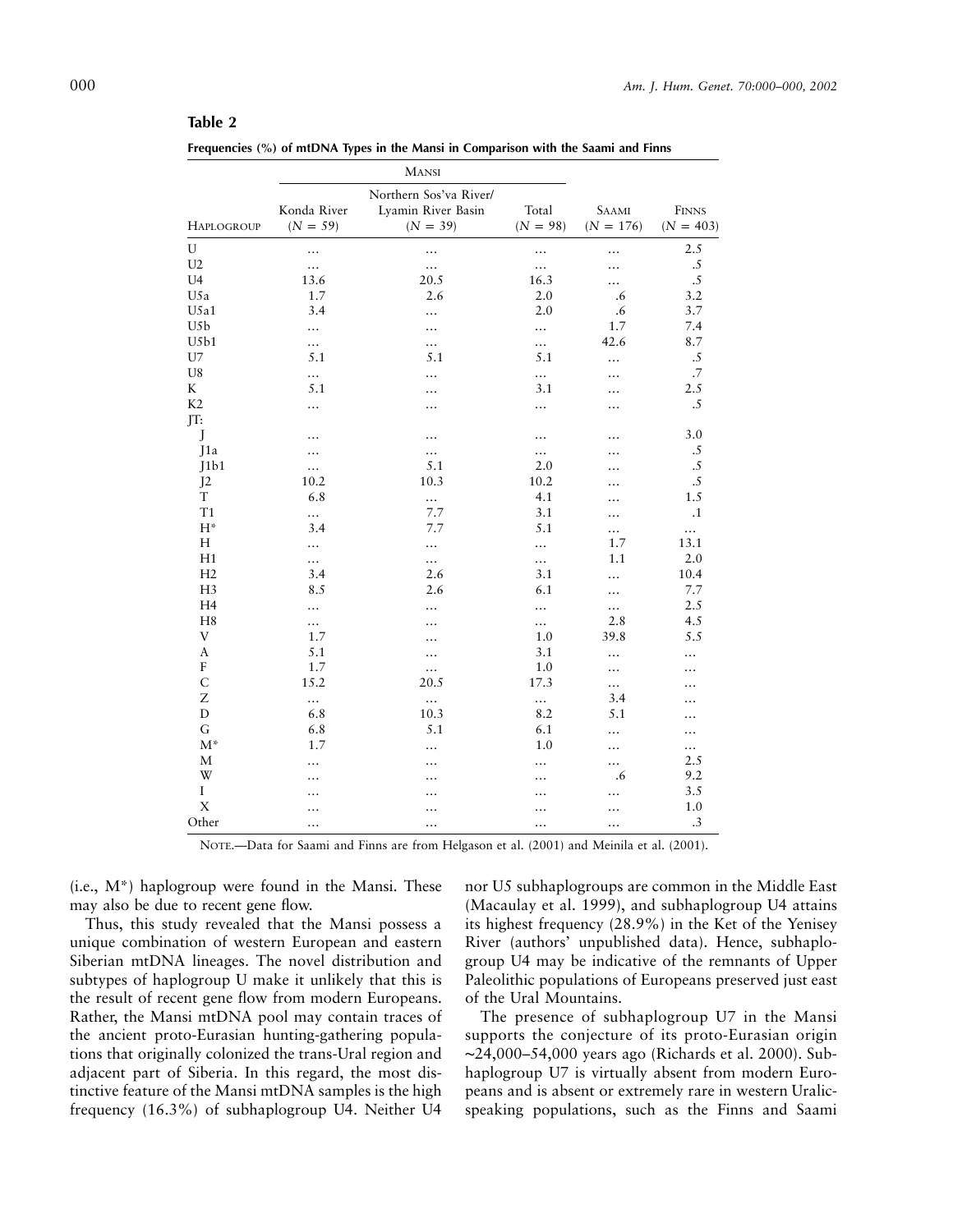

**Figure 2** Schematic phylogenetic representation of mtDNA lineages found in the Mansi. The sizes of the circles, which denote lineages, are proportional to the number of sampled individuals. Mutations are transitions unless otherwise specified. Squares denote the phylogenetic position of the roots of the nested haplogroups R, N, L3, and M (Macaulay et al. 1999; Quintana-Murci et al. 1999)

(Helgason et al. 2001; Meinila et al. 2001). However, subhaplogroup U7 is present in the Middle East, although in very low frequencies (Richards et al. 2000). Thus, in the Mansi, subhaplogroup U7 could be a part of Paleolithic dispersals from the Middle East, whose traces have not been erased by subsequent migrations. This conjecture is supported by the presence in the Mansi of subhaplogroup J2, which may indicate a Neolithic phase expansion toward the Ural Mountains.

Although the core of genetic makeup of the Mansi consisted of mtDNA types that apparently were ancient European, 29% of the Mansi mtDNA samples are from three of the four haplogroups that define the migration from Siberia to the Americas (i.e., haplogroups A, C, and D). Such a novel genetic structure could represent the recent amalgamation of western and eastern populations. Alternatively, the Mansi may reflect a more ancient and uniform distribution of mtDNA lineages that subsequently became more specialized as a result of later genetic drift or environmental selection. Whichever

event proves to be the case, it is clear that further surveys of trans-Ural and Siberian mtDNA will yield much information about the genetic history of northern Eurasia and the origins of Uralic-speaking populations.

## **Acknowledgments**

We are indebted to the Mansi people who, after providing informed consent, allowed us to draw blood and provided with the family histories. We would like to thank Dr. Kari Majamaa (University School of Medicine, Oulu, Finland) for access to his paper prior to its publication and Dr. Robert S. Hoffmann (Smithsonian Institution, Washington DC) for his helpful comments on an earlier draft of the manuscript. This research received support from INTAS (the International Association for the Promotion of Cooperation with Scientists from the New Independent States of the Former Soviet Union [European Community, Brussels, Belgium]) grant 96-1766 and National Institutes of Health grants TW1175 (to R.I.S.) and NS21328, AG13154, NS41850, and HL64017 (to D.C.W.).